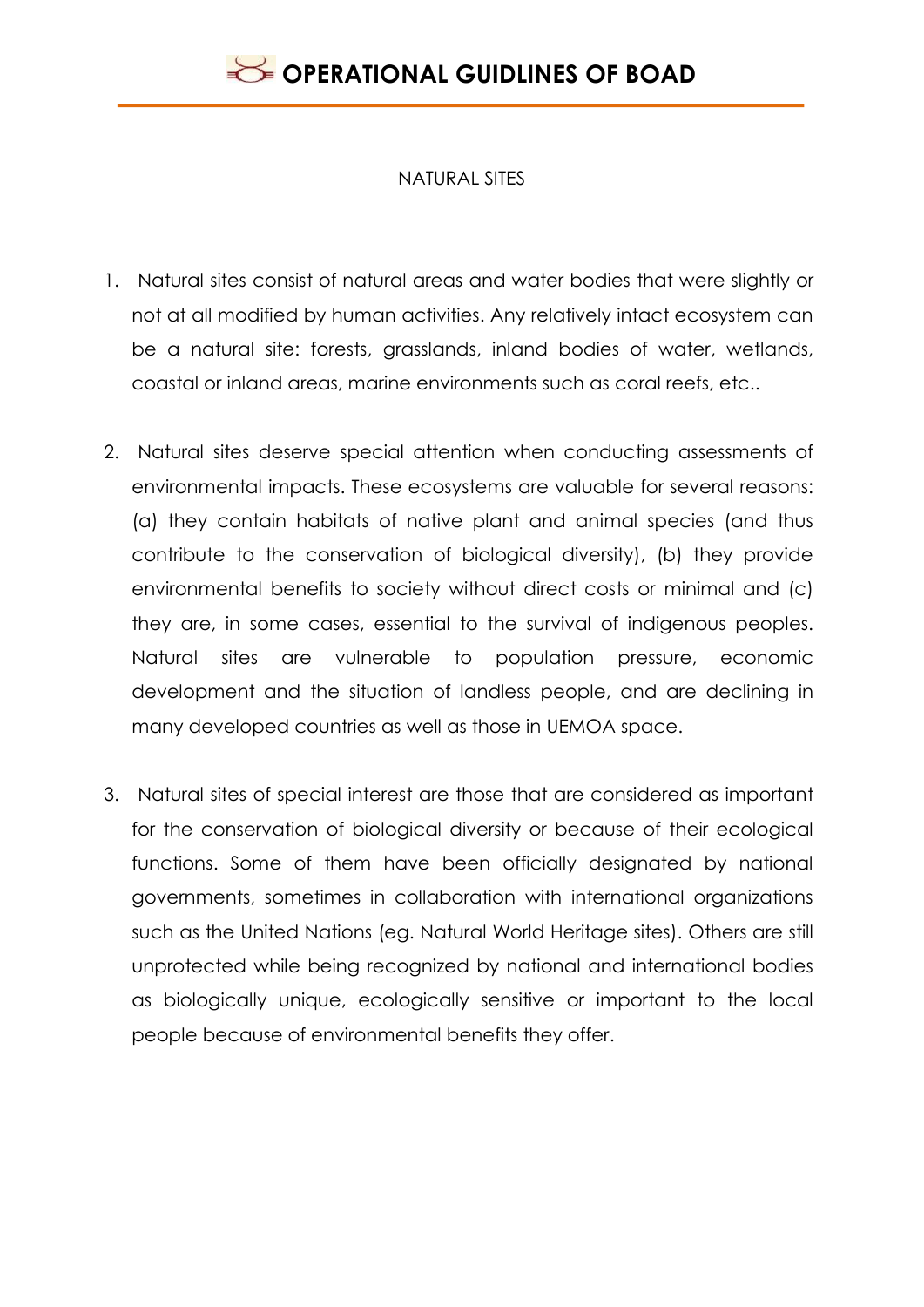### **Table 1: Objectives and examples of management systems for biodiversity**

#### **conservation**

| Onsite                                                      |                                          | Offsite                              |                         |
|-------------------------------------------------------------|------------------------------------------|--------------------------------------|-------------------------|
| Preservation<br>Оf                                          | Species Management                       | living Collections                   | genebanks               |
| ecosystems                                                  |                                          |                                      |                         |
| Increased natural processes<br>←----------                  |                                          | Increased human intervention ------> |                         |
| maintain:                                                   | maintain:                                | maintain:                            | maintain:               |
| genetic<br>Reservoir of                                     | genetic interaction                      |                                      |                         |
| resources                                                   | between the semi-                        | reproduction<br>Оf                   | genetic<br>source<br>Оf |
|                                                             | domesticated                             | things that we can                   | material<br>necessary   |
|                                                             | species and<br>their                     | not keep<br>in gene                  | breeding<br>for         |
|                                                             | wild ancestors                           | banks                                | programs                |
| evolutionary potential                                      | sustainable use<br>of                    | field<br>research<br>and             | collection<br>de        |
|                                                             | wild species                             | development of new                   | matériel<br>génétique   |
|                                                             |                                          | species                              | d'espèces menacées      |
|                                                             |                                          |                                      | problématiques          |
| operation of various                                        | viable<br>populations                    | offsite cultivation<br><b>or</b>     | collections or species  |
| ecological processes                                        | of species in danger                     | propagation                          | reference<br>for        |
|                                                             |                                          |                                      | research and for the    |
|                                                             |                                          |                                      | purpose of filing a     |
|                                                             |                                          |                                      | patent                  |
| most of the<br>set<br>of                                    | species that play an                     | captivity<br>of                      | access to germplasm     |
| unknown<br>known<br><b>or</b>                               | indirect<br>beneficial                   | endangered                           | in large geographic     |
| species                                                     | role (pollination or                     | breeding animals in                  | areas                   |
|                                                             | fight<br>against                         | the wild                             |                         |
|                                                             | parasites)                               |                                      |                         |
|                                                             |                                          | immediate access to                  |                         |
| representative                                              | species<br>key                           | wild                                 | genetic material of     |
| samples<br>of<br>unique<br>natural ecosystems               | contributing to the<br>maintenance<br>Оf | species<br>(research, education      | endangered species      |
|                                                             | important                                | and exhibition)                      |                         |
|                                                             |                                          |                                      |                         |
|                                                             | ecosystems<br>or                         |                                      |                         |
|                                                             | having a regulatory<br>function          |                                      |                         |
| national Parks                                              | Agro-cosystems                           | ZOOS                                 | seeds<br>and<br>pollen  |
| Natural<br>Areas<br>Оf                                      | Protected areas for                      | botanical Gardens                    | <b>Banks</b>            |
| Research                                                    | wild fauna and flora                     | Collections<br>the<br>on             |                         |
| marine reserves                                             | In situ gene banks                       | ground                               |                         |
|                                                             | Parks and<br>fauna                       | Captivity<br>breeding                |                         |
| Development Plans of                                        | Reserves                                 | programs                             |                         |
| resources                                                   |                                          |                                      |                         |
| Source: United States Office of Technology Assessment, 1986 |                                          |                                      |                         |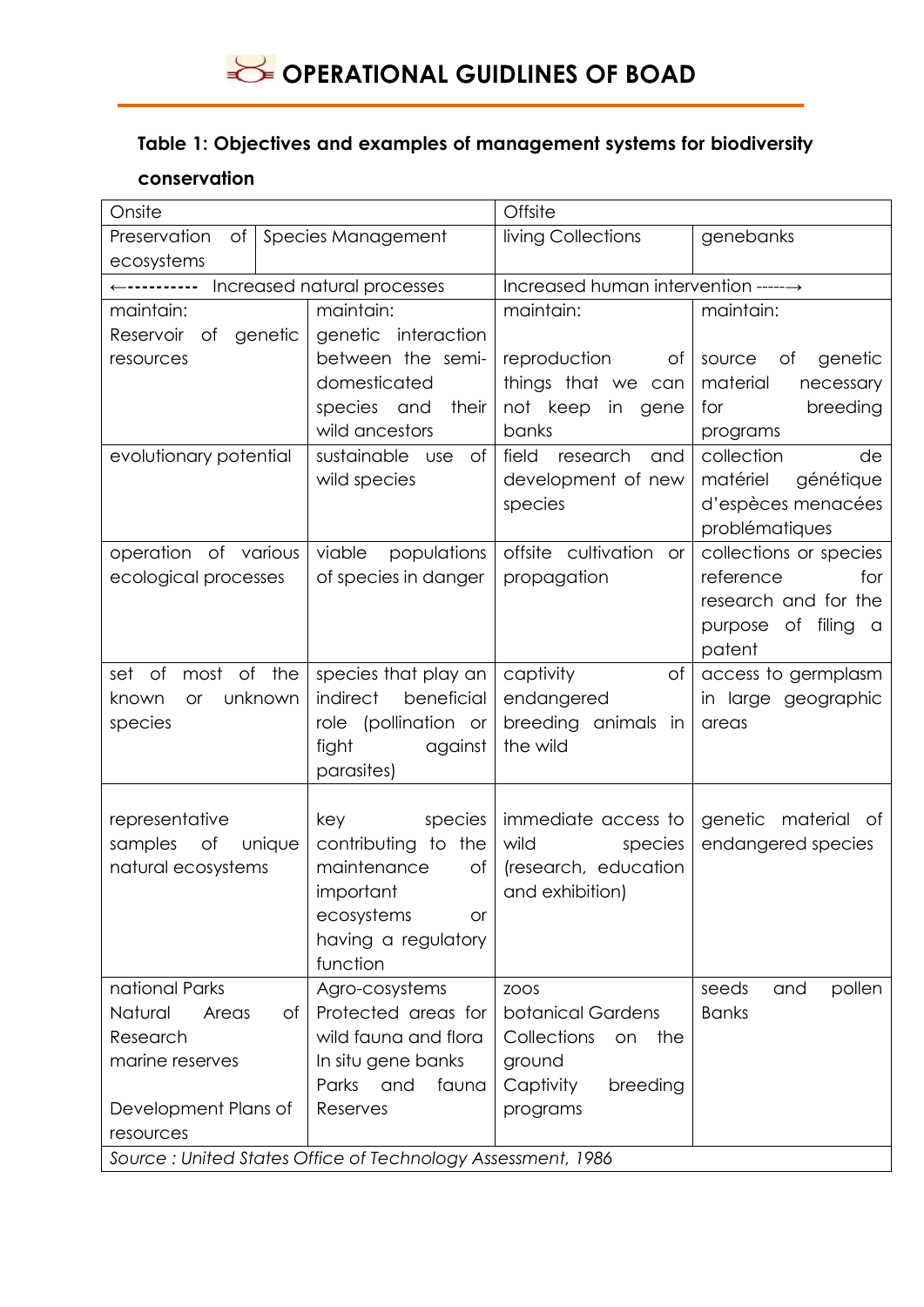### **Principles, procedures and guidelines of BOAD**

- 4. BOAD does not finance projects that involve the conversion of natural sites of special interest. If it comes to other types of areas, BOAD prefers that the project is located on land that has already been converted. If the conversion of natural sites is justified, then it is better to convert those which have less value. If a significant conversion is justified (an area of about 100 km2, or less, if it still represents a significant portion of a natural site for a particular ecosystem), this loss should be compensated by adding a management component of natural sites. This component will directly finance the protection of a comparable area in ecological way.
- 5. This policy applies to any project involving a natural site.
- 6. BOAD policy also stipulates that a protective component of natural sites should be integrated into any project whose success depends on ecological properties of natural sites. Even in cases where natural sites would have no direct relevance to the project, it can still be improved by promoting the management of these sites in order to increase the socioeconomic benefits of the country. It should, however, encourage projects whose sole purpose is to improve the management of natural sites.

### **Relevance to the Bank's investments**

7. Natural sites can almost relate to any sector that BOAD operates; either as resources likely to deteriorate or disappear as a result of direct or indirect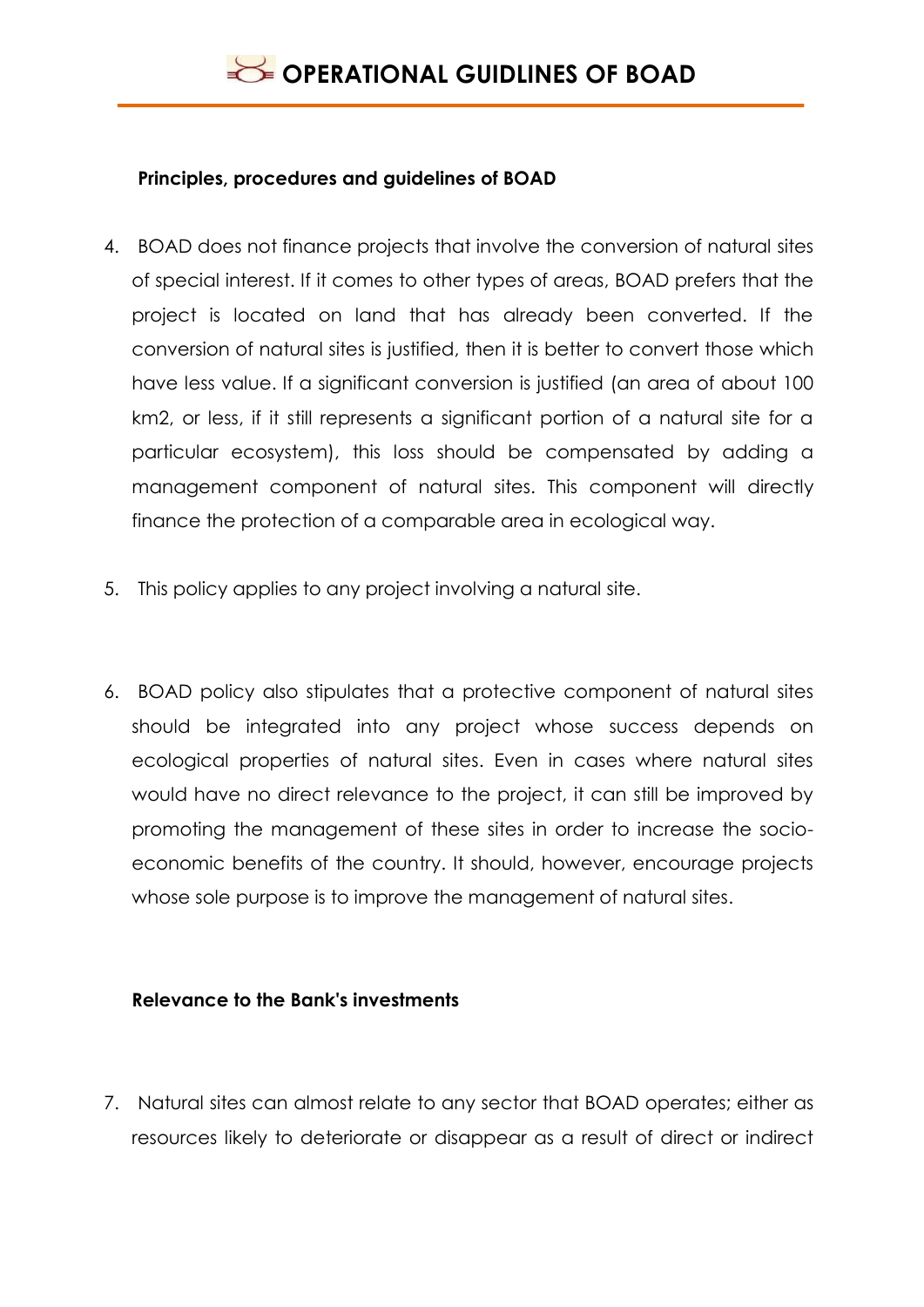impacts of the project, either as resources whose project success depends on in part.

- Agriculture and livestock projects can result in the displacement of wild species and loss of natural sites.
- aquaculture projects sometimes lead to loss of natural spawning and breeding and to ecosystem disruption caused by the introduction of exotic species , and the headwaters and wetlands that serve as nursery areas for many natural fishery resources may be compromised if they are not protected .
- Forestry projects can include the use of natural sites and forest roads , promote their uncontrolled access .
- A number of transportation projects, including roads, railways, canals, port development and dredging of waterways provide easy access to natural areas, promote development and can be the direct cause of their disappearance.
- While dams can inundate natural sites it is equally true they can benefit insofar from them as they prevent erosion and sedimentation, protect water quality of water ponds and help maintain the balance of the hydrological cycle.
- 8. The impact on natural sites is generally of intersectoral order. Wetlands and headwaters are, for example, sensitive to spills of industrial and municipal wastewater, agricultural runoff waters, siltation caused by logging operations and to dredging and filling activities of the coastline. If these sites are not protected, the productivity and incomes of fishing activities decline. The loss or degradation of natural sites that are tourist attractions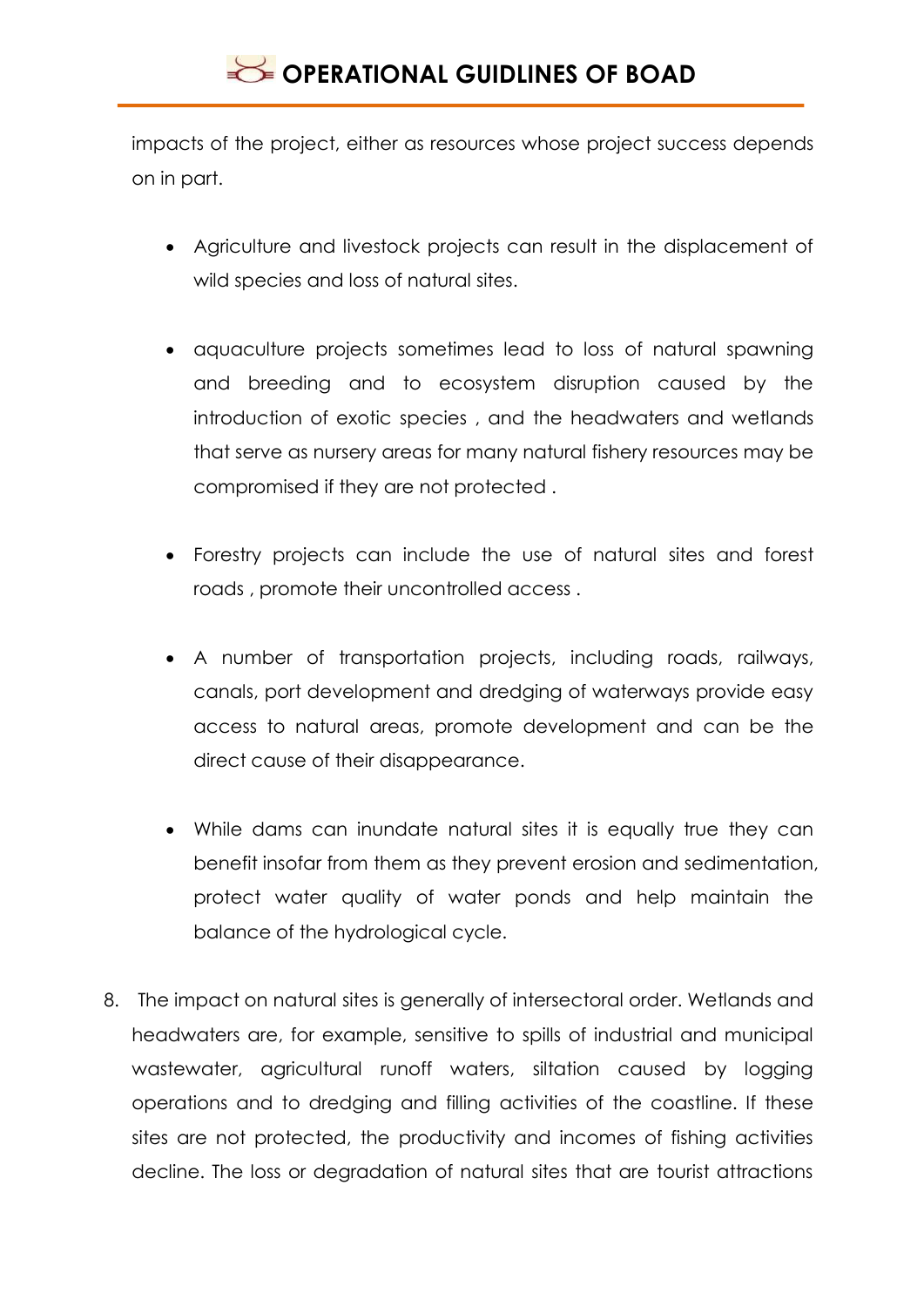will also lead to a reduction of income for businesses and communities that depend on them.

- 9. There is also a link between the conditions of the local or regional environment and those of the environment on a global scale. Natural sites may be breeding, resting and wintering area for migratory fish and birds. Large forest corridors may have some effect on the local or regional climate and their destruction may be a factor in global warming.
- 10. Experiments have shown that for the projects including a component for the management of natural sites, if we failed to include early in the project cycle provisions on the management of these areas, the benefits that one can draw from them will be reduced. If such a component somewhat complicates the development of the project, it is rare that it is the cause of significant delays. Therefore BOAD on this basis has concluded that the management of natural sites be integrated into the cycle of certain types of projects, and to do so as soon as possible to reduce costs and facilitate the implementation.

### **Guidelines for the assessment of environmental impacts**

- 11. The environmental assessment provides a framework in which to compare the cost-benefit that represents the conversion of natural areas for more intensive uses to what should be obtained if they are kept intact. It is, moreover, a way to explore alternatives to the project or components which have neutral or positive effects on these ecosystems, to identify and implement measures to mitigate or compensate negative effects that can not be avoided.
- 12. The description of the environment of a project in an assessment of environmental impacts should describe the location and characteristics of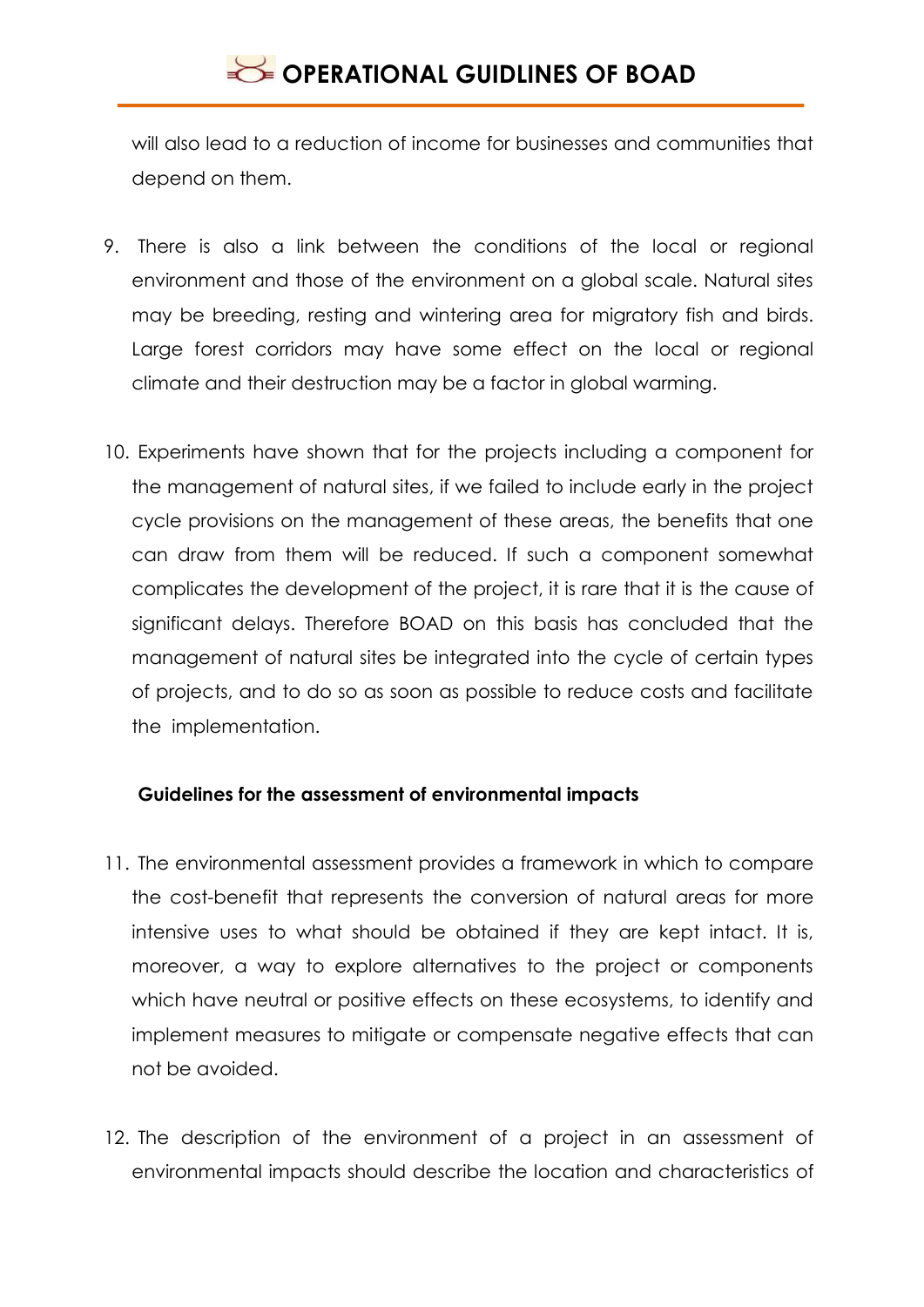natural sites in the assessment area. It will be important to obtain for each of them the following information:

- name of the place (if it has an official name);
- types of ecosystems;
- geographical area (that a map will show ) and size ;
- physical, biological and socio-cultural characteristics of importance (. eg foraging important aquifers , habitats of endangered species, the presence of tribal people, sites of religious importance etc. . )
- sites recognized by international, national authorities , or that have a particular interest , as appropriate;
- state of the site (eg intact, degraded .)
- type of protection or management , as appropriate , using the categories used by IUCN for management of natural sites or which uses these categories for its own nomenclature; finally
- data sources listed above.
- 13. Information on natural recognized sites by international institutions: such as the World Heritage (UNESCO), wetlands of international importance, the habitats of endangered species, national parks and protected areas can be drawn from publications and computerized data of the World Conservation Union (IUCN). In some countries, the agencies responsible for the management of natural sites if any, may provide information on the location of natural sites of national importance and give its' description. National NGOs also can be valuable sources of information, and even international NGO dedicated to the protection of nature: such as the World Wildlife Fund and the Nature Conservation.
- 14. The analysis of alternatives to the project and expected impacts it may have on the environment must take into account the risks it poses to the natural sites and the report of the assessment of impacts on environment will clearly present the results of this analysis. Assessing the significance of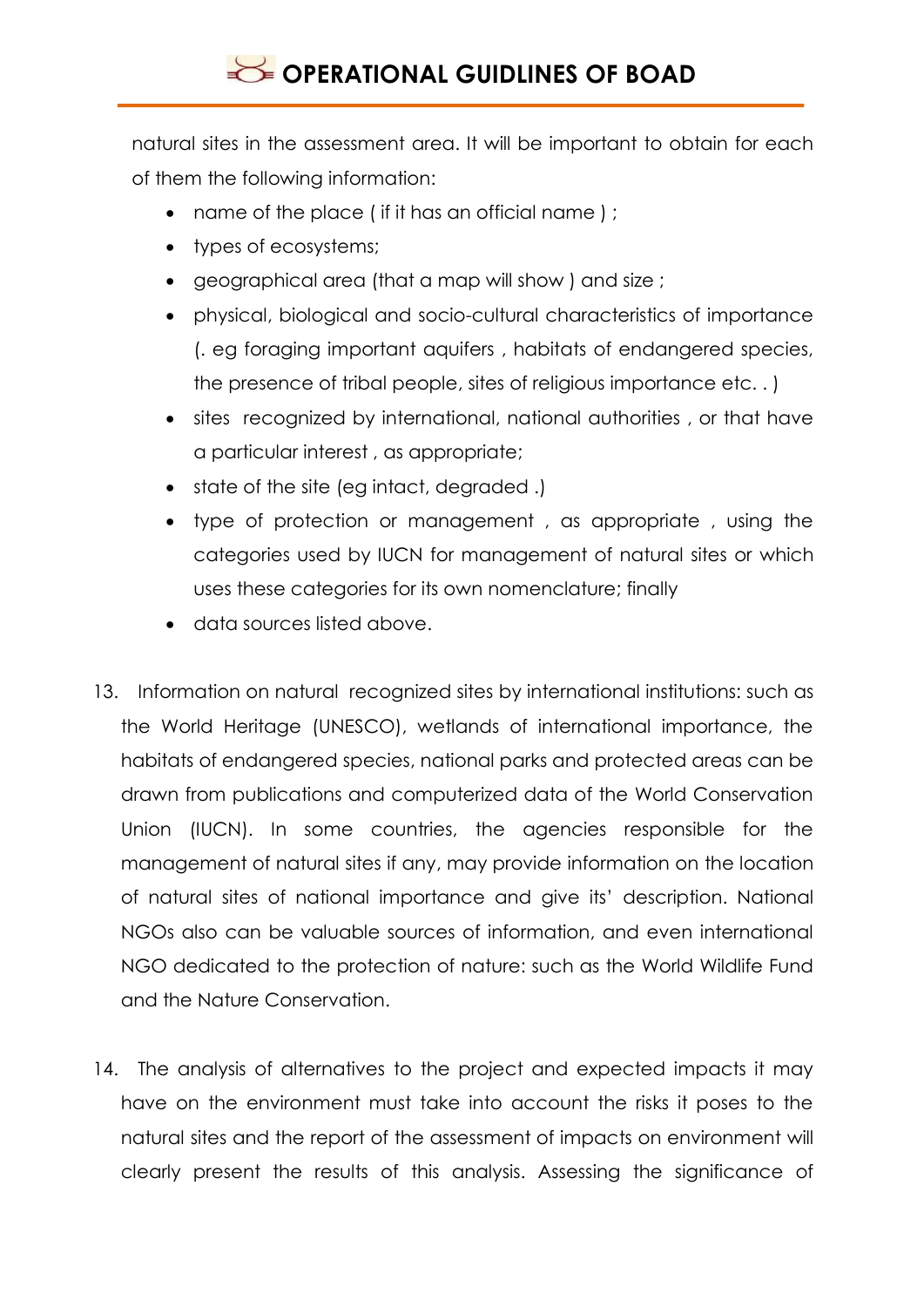impacts is a task for specialists whose expertise varies depending on the type of ecosystem. It appealed, but not limited to, the following concepts:

- extent of natural sites lost in absolute terms and relative to the entire ecosystem in the country;
- extent modified by the same criteria and the nature of the alteration;
- importance of changes to key resources of natural sites (eg water quality , freshwater discharge , tidal range , quality of the atmosphere , nutrient cycles . )
- magnitude and duration of external disturbances (eg, noise , smoke, dust and particulates emissions during construction and operation; . road and sea traffic; tourist arrivals in previously intact sites, disruption of migration or daily movements) ;
- importance of the loss or alteration of habitats and the effects they are likely to have on the number and diversity of animal and plant species;
- changes in plant and animal productivity , taking into account , to the extent possible, their economic value (eg annual income of fishery resources. )
- reduction of ecological functions (eg auto assimilation of the area , erosion control and groundwater recharge . ) renewal costs of missing benefits;
- number of affected indigenous peoples and nature of the impact ;
- development of tourist visits and revenue they bring , if the natural site is a tourist attraction ;
- changing of societal benefits (eg recreation, landscape quality , awareness raising on nature protection, medical research. )
- indirect effects of the loss of natural areas (eg, increasing of pressure on the remaining spaces, the need to use dredging channels more frequently . )
- indirect effects of the ease of access to natural sites such as the increase in revenue generated by tourism , the benefits of leisure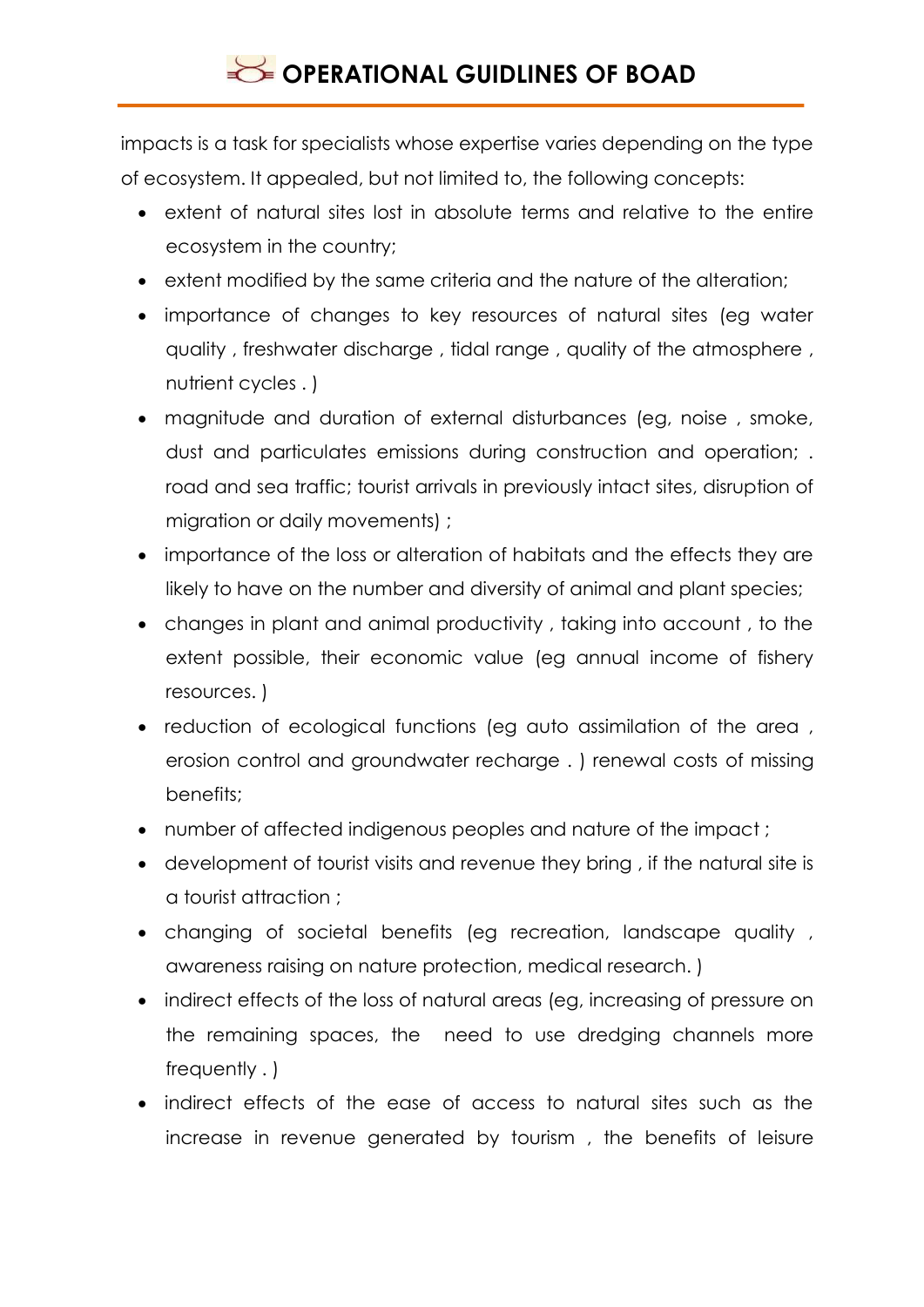activities, poaching, disturbance of fauna and flora , conversion and illegal gathering .

- 15. It will be important to promote measures that will prevent or reverse the negative effects, which will be incorporated in impact mitigation plan developed as part of the assessment of environmental impacts. If we cannot avoid that large portions of natural sites are converted, the impact mitigation plan should not be limited to these measures but also recommend a management component of natural sites to compensate for losses.
- 16. Management systems differ depending on the needs for the protection of biological species and ecological functions, the economic prospects for a region, the needs of life of local populations and the modes of operation of adjacent lands. Often, mitigation measures and management techniques, examples of which are given below, will overlap or be equivalent. It will be necessary to evaluate case by case, the capacity of institutions to implement technical or regulatory solutions to ensure that the mitigation plan and the management component of natural sites incorporate the recommendations which will strengthen the capacity of institutions to provide training programs and sensitization. It should consider the following:
	- choose another location or another road alignment to avoid natural habitats:
	- establish areas of management of natural sites that will provide protection or some form of controlled use on the project site or its surroundings (a form of compensation for spaces converted );
	- include in the project design elements that will protect the fauna( fish ladders , wildlife crossings , noise barriers ) ;
	- establish buffer zones around natural sites;
	- rehabilitate or build ecosystems to compensate for the conversion of some or augment existing populations;